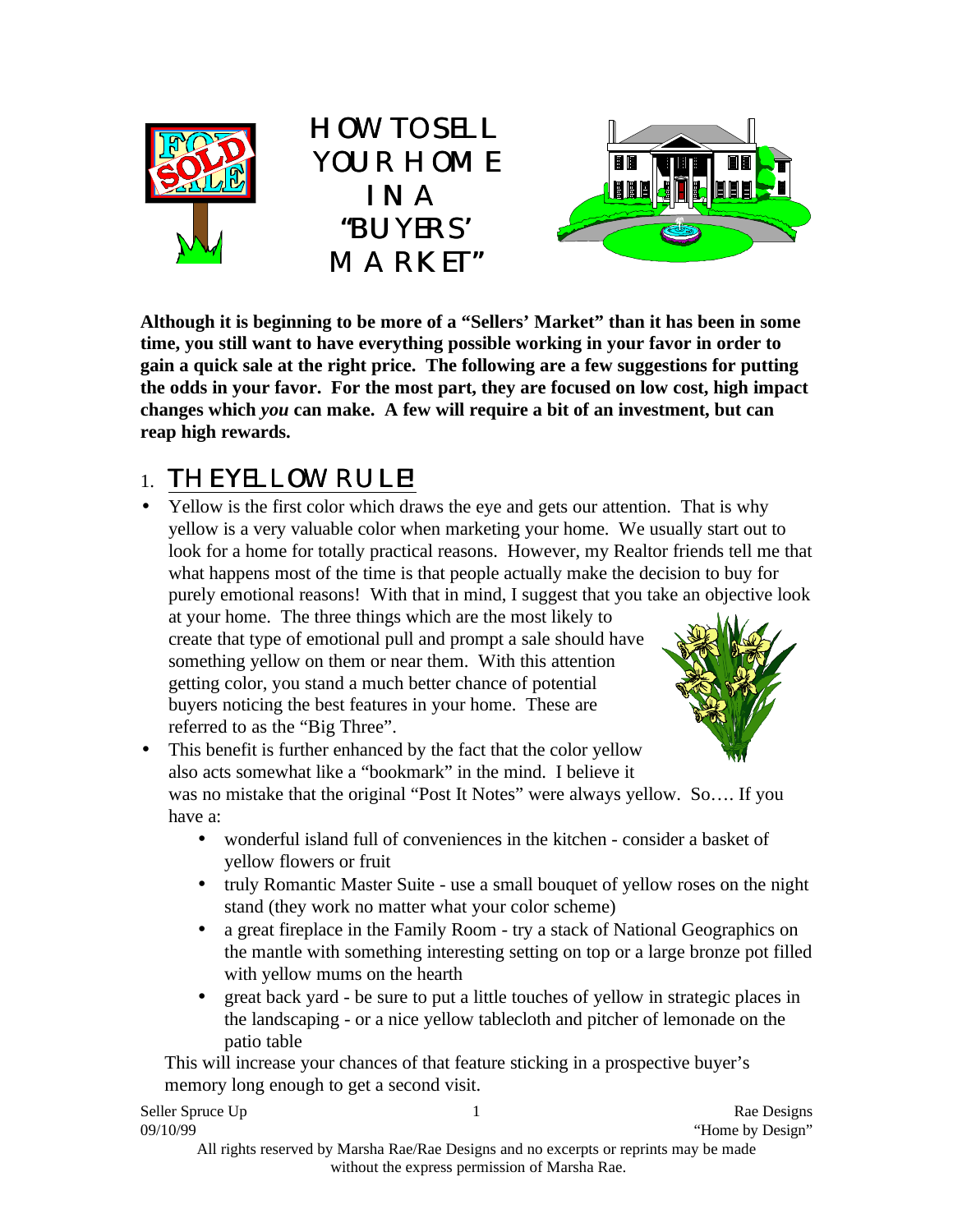• Actually, the best way to use the yellow is in small touches, in strategic places. A slight cast of yellow can create warmth and cheeriness. However, if it is used too much, it will lose its effect and can actually cause irritation. This yellow can come from anything from a lovely bouquet of yellow flowers to a stack of National Geographic magazines with a small box or accessory sitting on top of them.

## 2. "Play Up Your Home's Assets"

The following is a list of "assets" which are often ignored, and might have been just the feature to induce a sale. If appropriate, apply the yellow bookmark. In other cases you might want to paint it white or a contrast color, put a plant near it, or add a grouping of accessories. Which of these "assets" might you be able to capitalize on?



If you do not have any moldings or an attractive mantle or pot shelves, you might want to consider adding them. This can be a low cost way to add a lot of impact and appeal! I find that in most rooms crown molding can be added for a couple hundred dollars. I find it especially effective when added to Entry, Living Room or Family Room. However, it is often just the ticket to make a small, unassuming bathroom seem wonderful. If you are afraid of the compound miters required to install crown molding, there are other moldings which install on a single plane and do not require as much skill to install.

I have often found it to be a fairly simple and inexpensive matter to add moldings or motifs to the existing mantle and create a whole different feel. In some cases we have applied marble or granite tiles over the existing tile face and changed the look from 'dated' to 'delightful'.

A large uninteresting wall can be turned into a real asset with the use of a pot shelf. This can be created by installing corbels and adding either a wood or glass shelf. If you are doing the shelf above eye level you will definitely want to do a solid wood shelf. However, I have also used this trick with glass to create a sideboard or even used several shelves staggered on a wall to create a very attractive entertainment center.